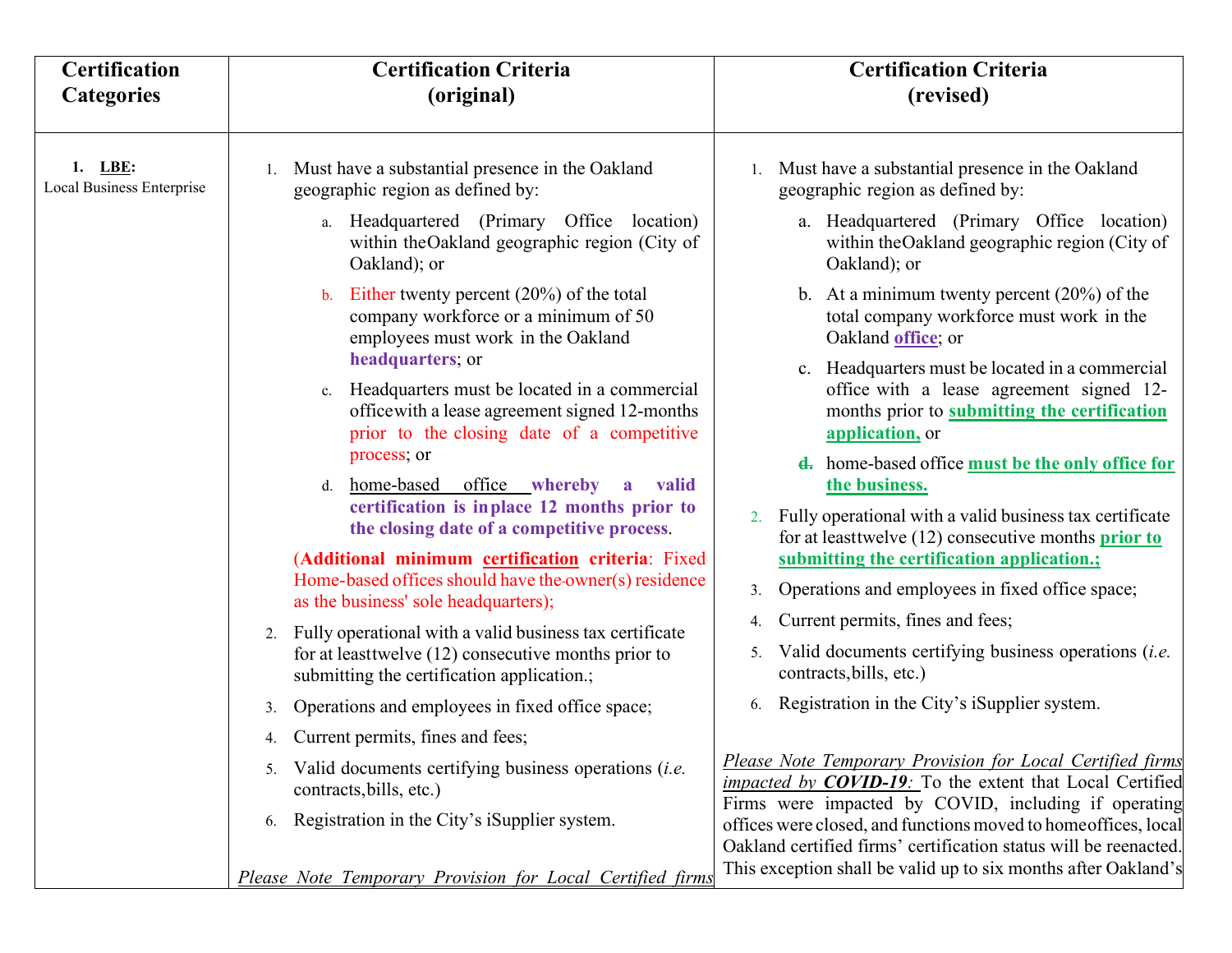|                                                      | <i>impacted by</i><br>$COVID-19$ :<br>To the extent that Local Certified Firms were impacted by<br>COVID, including if, operating offices were closed, and<br>functions moved to homeoffices, local Oakland certified firms'<br>certification status will be reenacted. This exception shall be<br>valid up to six months after Oakland's local state of emergency is<br>removed.                                                                                                                                                                                                                                                                                                                                                                                                                              | local state of emergency is removed.                                                                                                                                                                                                                                                                                                                                                                                                                                                                                                                                                                                                                        |
|------------------------------------------------------|----------------------------------------------------------------------------------------------------------------------------------------------------------------------------------------------------------------------------------------------------------------------------------------------------------------------------------------------------------------------------------------------------------------------------------------------------------------------------------------------------------------------------------------------------------------------------------------------------------------------------------------------------------------------------------------------------------------------------------------------------------------------------------------------------------------|-------------------------------------------------------------------------------------------------------------------------------------------------------------------------------------------------------------------------------------------------------------------------------------------------------------------------------------------------------------------------------------------------------------------------------------------------------------------------------------------------------------------------------------------------------------------------------------------------------------------------------------------------------------|
| 2. SLBE<br><b>Small Local Business</b><br>Enterprise | 1. Last most recent three years of tax returns<br>2. Three-year average gross receipts must fall at or<br>below 20% of the (SBA's) size standard for the<br>relevant industry sector<br>3. Headquartered in Oakland or home based office<br>whereby A valid certification is in place 12<br>months prior to the closing date of a competitive<br>bid process. Additional minimum certification<br>criteria: Fixed home based offices should have the<br>owner(s) residence as the business' sole<br>headquarters<br>4. Fully operational with a valid business tax<br>certificate for at least 12 months<br>5. Operations and employees in a fixed office space<br>Current permits fines and fees<br>6.<br>7. Valid documents certifying business operations<br>8. Registration in the City's iSupplier system | <b>Same as LBE plus</b><br>1. The business must submit the most recent<br>three years of tax returns to establish size.<br>2. Three-year average gross receipts must fall at or<br>below 20% of the Small Business<br><b>Administration's</b> (SBA's) size standard for the<br>relevant industry sector for which SLBE<br>certification is being sought<br>3. Fully operational with a valid business tax<br>certificate for at least 12 months<br>4. Operations and employees in a fixed office<br>space<br>Current permits fines and fees<br>5.<br>Valid documents certifying business operations<br>6.<br>7. Registration in the City's iSupplier system |